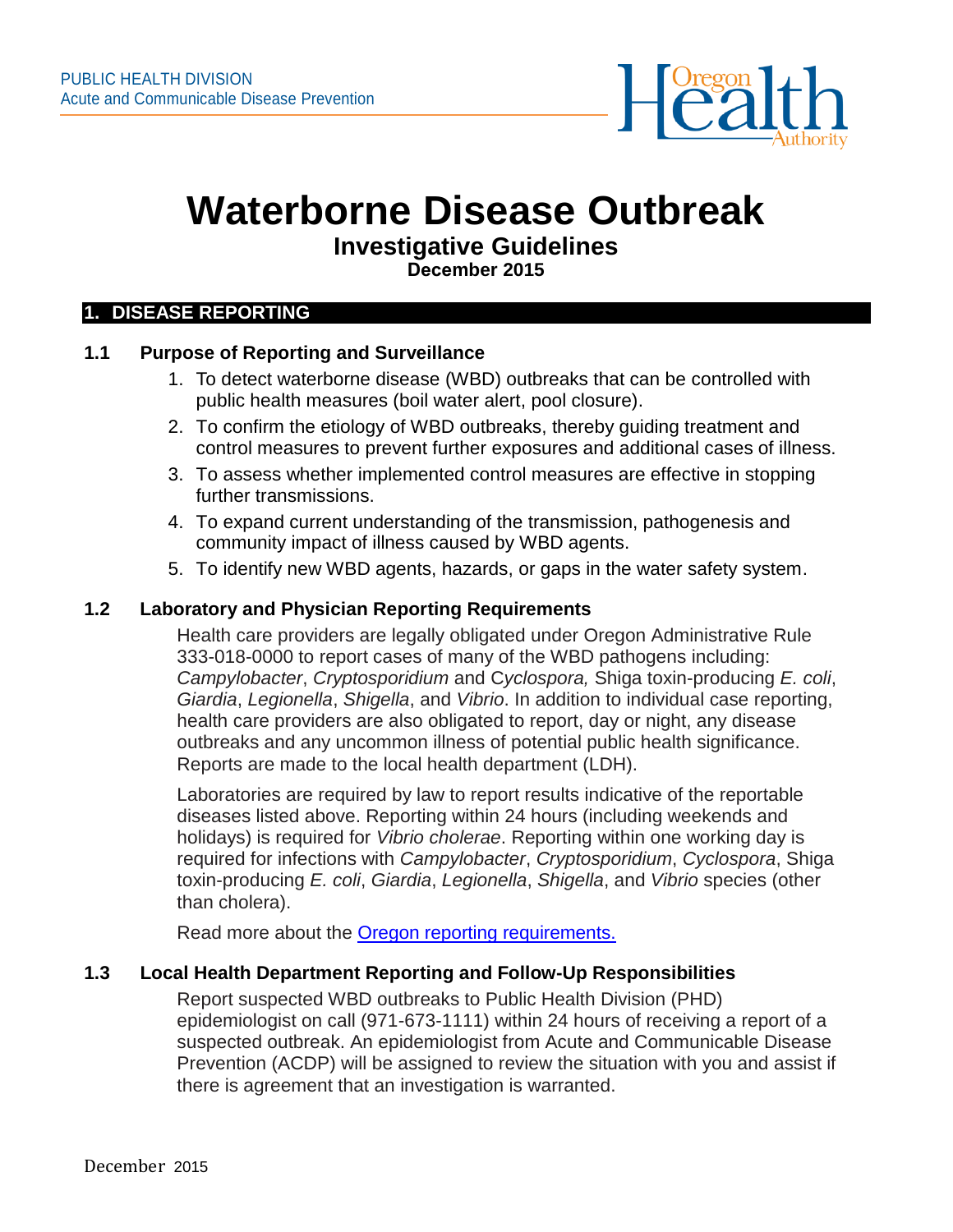- 1. Interview cases and conduct environmental field visits. If waterborne transmission is suspected insure the field visit includes an Environmental Health (EH) Specialist with the appropriate experience (drinking water, pool or spas, built environment). In many cases, the best team will be from multiple disciplines.
- 2. Facilitate collection and transport of specimens to the Oregon State Public Health Laboratory.
- 3. Implement public health measures to control further spread; Exposures from drinking water, recreational waters, or aerosolized inhalational exposures require different control measures. Consult with EH.
- 4. Complete outbreak summary reporting in the Outbreaks database.

In some settings, such as in the midst of a widespread outbreak, resources will not allow investigation of every single case report. In those situations, potential triggers for investigation include: evidence of severe illness (deaths, or hospitalizations), large numbers of cases suggesting ongoing transmission, or a vulnerable population affected.

Report suspected harmful algae blooms (HABs) or suspected illnesses or symptoms that could be associated with a bloom to the OHA HABs program (971-673-0400).

Single cases of chemical exposure, wound infection (e.g., *Vibrio* skin infection) and other illnesses, (e.g., *Naegleria* infections) that are epidemiologically linked to water exposure as well as aquatic facility-related health events (e.g., chemical mixing accidents or air quality problems) are also of interest to us.

#### **1.4 Confidentiality**

Data about individuals collected for outbreak investigations are strictly confidential under Oregon law (OAR 333-019-0005) and official OHA policy. For this reason, data collection is the sole responsibility of either state or local public health officials and must never be delegated to a third party unless that third party is obligated to maintain confidentiality under the Health Insurance Portability and Accountability Act of 1996 (HIPAA), the Family Educational Rights and Privacy Act (FERPA), or similar protective legislation.

#### **2. THE DISEASE AND ITS EPIDEMIOLOGY**

Waterborne disease (WBD) outbreaks can be categorized by etiologic agent (multiple agents rarely co-occur though it has happened), type of water (drinking, recreational), and means of water contamination.

During recent years, Oregon Public Health Division (PHD) has received between zero to two reports of WBD outbreaks yearly, involving a few to upwards of hundreds of ill persons. In 2014, there were two waterborne outbreaks and 7 reports of illness suspected to be related to HABs. This is similar to the national rate of reported WBD outbreaks, although the true burden of WBD is likely many times higher.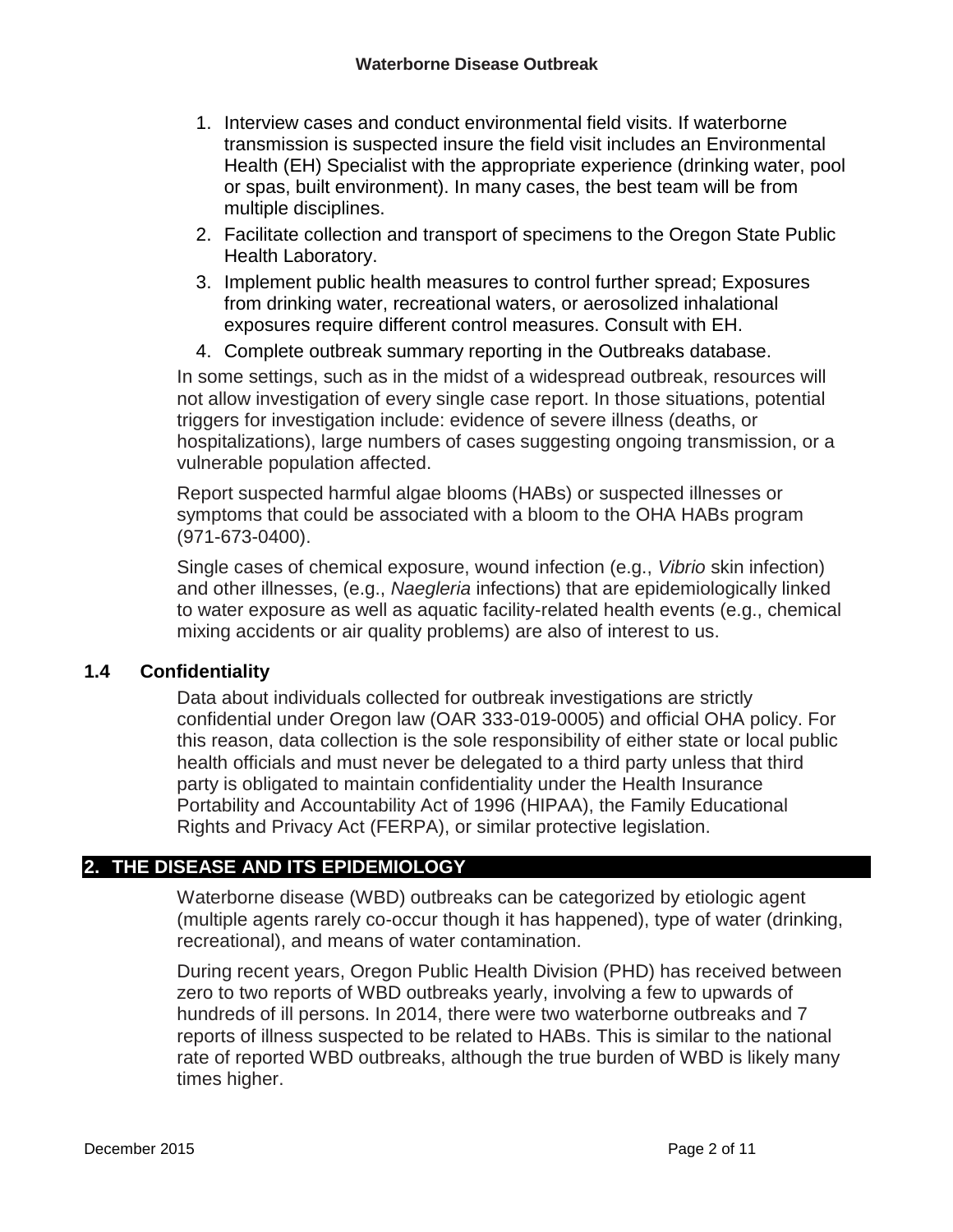Known agents causing waterborne outbreaks in Oregon include *Campylobacter*, *Cryptosporidium*, norovirus, shiga toxin-producing *E. coli*, *Giardia*, and hepatitis A. In 2013 a large drinking water outbreak of *Cryptosporidium* occurred in a municipal water system.

### **2.1 Etiologic Agents, Descriptions of Illness and Incubation Periods**

WBD agents may cause gastrointestinal, skin, or less commonly respiratory or systemic illness. As a result symptoms may include abdominal cramps, vomiting, diarrhea (bloody or non-bloody), hives, rashes, irritated eyes, sore throat, pneumonia, or systemic illness. Etiologic agents of WBD outbreaks can be grouped into four general categories (see Compendium for an overview of agents and symptoms):

- 1. Bacteria include *[Shigella](https://public.health.oregon.gov/DiseasesConditions/CommunicableDisease/ReportingCommunicableDisease/ReportingGuidelines/Documents/shigellosis.pdf)*, [shiga toxin-producing](https://public.health.oregon.gov/DiseasesConditions/CommunicableDisease/ReportingCommunicableDisease/ReportingGuidelines/Documents/o157.pdf) *E. coli* [e.g., *E. coli* [O157:H7\]](https://public.health.oregon.gov/DiseasesConditions/CommunicableDisease/ReportingCommunicableDisease/ReportingGuidelines/Documents/o157.pdf), *[Campylobacter](https://public.health.oregon.gov/DiseasesConditions/CommunicableDisease/ReportingCommunicableDisease/ReportingGuidelines/Documents/campy.pdf)*, *[Salmonella](https://public.health.oregon.gov/DiseasesConditions/CommunicableDisease/ReportingCommunicableDisease/ReportingGuidelines/Documents/typhoid.pdf)* Typhi other *[Salmonella](https://public.health.oregon.gov/DiseasesConditions/CommunicableDisease/ReportingCommunicableDisease/ReportingGuidelines/Documents/salmonel.pdf)* serotypes, *[Vibrio cholerae](http://www.cdc.gov/cholera/index.html)*, and other *[Vibrio](https://public.health.oregon.gov/DiseasesConditions/CommunicableDisease/ReportingCommunicableDisease/ReportingGuidelines/Documents/vibrio.pdf)* species causing gastrointestinal symptoms certain other less common agents such as *[Francisella](https://public.health.oregon.gov/DiseasesConditions/CommunicableDisease/ReportingCommunicableDisease/ReportingGuidelines/Documents/tularemia.pdf) tularensis*, *[Legionella](https://public.health.oregon.gov/DiseasesConditions/CommunicableDisease/ReportingCommunicableDisease/ReportingGuidelines/Documents/legionel.pdf)*, *[Leptospira](http://www.cdc.gov/leptospirosis/)*, and species of *[Mycobacterium](https://public.health.oregon.gov/DiseasesConditions/CommunicableDisease/ReportingCommunicableDisease/ReportingGuidelines/Documents/ntm.pdf)* and *[Pseudomonas](http://www.cdc.gov/hai/organisms/pseudomonas.html)*.
- 2. Viruses include [hepatitis A](https://public.health.oregon.gov/DiseasesConditions/CommunicableDisease/ReportingCommunicableDisease/ReportingGuidelines/Documents/hepa.pdf) virus, norovirus and historically poliovirus. Cases usually present with gastrointestinal symptoms.
- 3. Parasites include *[Cryptosporidium](https://public.health.oregon.gov/DiseasesConditions/CommunicableDisease/ReportingCommunicableDisease/ReportingGuidelines/Documents/crypto.pdf)*, *[Giardia](https://public.health.oregon.gov/DiseasesConditions/CommunicableDisease/ReportingCommunicableDisease/ReportingGuidelines/Documents/giardia.pdf)* and *Cyclospora* which cause gastrointestinal symptoms, invasive amoeba (e.g., *[Naeglaria](http://www.cdc.gov/parasites/naegleria/)* causing meningitis), [Schistosoma](http://www.cdc.gov/parasites/schistosomiasis/) (causing schistosomiasis), and endemic trematodes causing cercarial dermatitis [\(swimmer's itch\)](http://www.cdc.gov/parasites/swimmersitch/).
- 4. Noninfectious agents include [cyanobacteria \(blue green algae\) toxins,](http://public.health.oregon.gov/HealthyEnvironments/Recreation/HarmfulAlgaeBlooms/Pages/index.aspx) [copper,](http://www.cdc.gov/healthywater/drinking/private/wells/disease/copper.html) [nitrates,](http://www.cdc.gov/healthywater/drinking/private/wells/disease/nitrate.html) and various chemicals that contaminate flood waters. Symptoms depend on the agent.

#### **2.2 Reservoirs**

Most microbial contaminants are due to fecal contamination of water. Humans are the reservoir of *Shigella* species, hepatitis A virus, *Salmonella* Typhi (typhoid), *Vibrio cholerae* (cholera), norovirus, and other viruses such as rotavirus and poliovirus. Humans can also carry and have caused waterborne outbreaks due to shiga toxin-producing *E. coli*, *Cryptosporidium* and *Giardia*.

Animals and birds are the primary reservoirs of *Campylobacter jejuni*, *Cryptosporidium*, shiga toxin-producing *E. coli*, *Francisella tularensis*, *Giardia,*  leptospires, schistosomes, and *Salmonella* species, and can contaminate recreational water, typically with feces. Wild or domestic animal carcasses can also contaminate water.

Drinking water systems can become contaminated at the source, or if wells or pipes (the distribution system) are breached and surface water enters. Water treatment failures can also result in illness. Human sewage can also contaminate natural bodies of water.

There are environmental reservoirs for *Legionella* species, non-cholera *Vibrio*, non-tuberculosis *Mycobacterium* species, schistosomes, amoeba, and algae.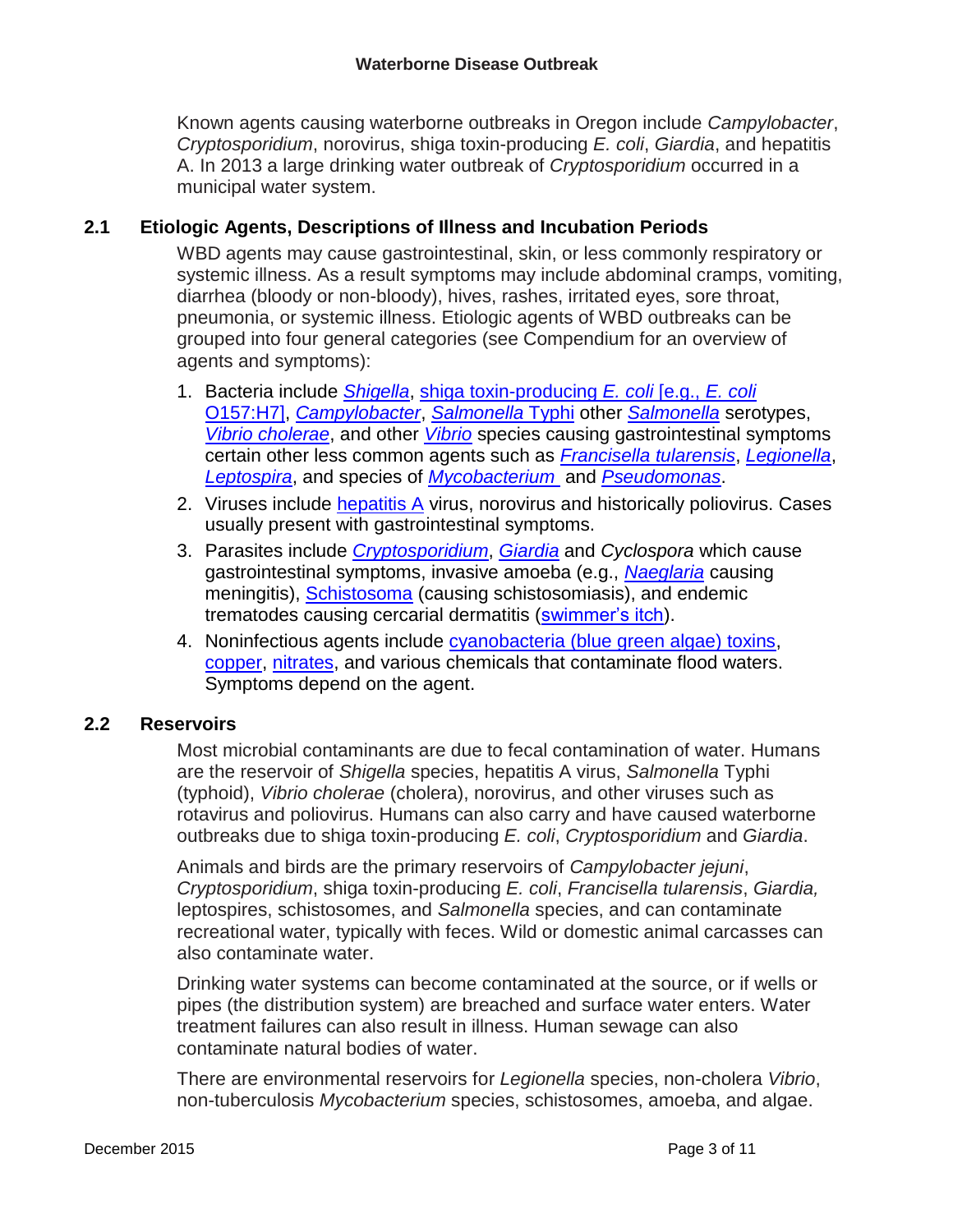*Legionella*, species of *[Mycobacterium](https://public.health.oregon.gov/DiseasesConditions/CommunicableDisease/ReportingCommunicableDisease/ReportingGuidelines/Documents/ntm.pdf)* , and *[Pseudomonas](http://www.cdc.gov/hai/organisms/pseudomonas.html)* thrive in biofilm which adhere to plumbing or other surfaces.

WBD can result from an altered aquatic environment such as excess added chlorine, added copper sulfate, or altered water pH. Exposure may be through inhalation of aerosolized water or volatilized chemicals. Intentional water contamination could occur.

#### **2.3 Modes of Transmission**

By definition, WBD agents are transmitted through water, although many WBD agents are also transmitted through other routes, such as food, animal contact, or direct person-to-person. Typical route of entry is through ingestion or skin contact, less commonly by inhalation or intra nasally. A WBD outbreak may initially be investigated as a foodborne outbreak until water exposure is recognized or vice versa.

WBD outbreaks can be grouped into four general types of water exposure:

- 1. Recreational water, treated, this includes swimming pools, interactive fountains, water slides, spas, whirlpools, and hot tubs.
- 2. Recreational water, untreated (or wild), includes lakes, rivers, streams, hot springs, and ocean beaches.
- 3. Drinking water (also used for showering or bathing) includes tap water, well water, bottled water, and contaminated water served as ice or in a beverage.
- 4. Other water exposures include decorative or display fountains, grocery store misting devices, cooling towers, and agricultural or industrial water.

#### **2.4 Incubation Period**

Variable depending on agent.

#### **2.5 Period of Communicability**

The communicable period of those infected with bacteria, viruses or parasites varies. See agent-specific guidelines.

The *Compendium of Waterborne Diseases* is also helpful to focus the investigation.

#### **2.6 Treatment**

Though treatment of cases varies with the etiologic agent, most WBD diarrheal illnesses require only adequate hydration. Treatment recommendations for some specific WBD agents would be the same as for foodborne infections and can be found in: Centers for Disease Control and Prevention. Diagnosis and Management of Foodborne Illnesses A Primer for Physicians and Other Health Care Professionals. MMWR 2004;53 (RR04):1–33. <http://www.cdc.gov/mmwr/preview/mmwrhtml/rr5304a1.htm>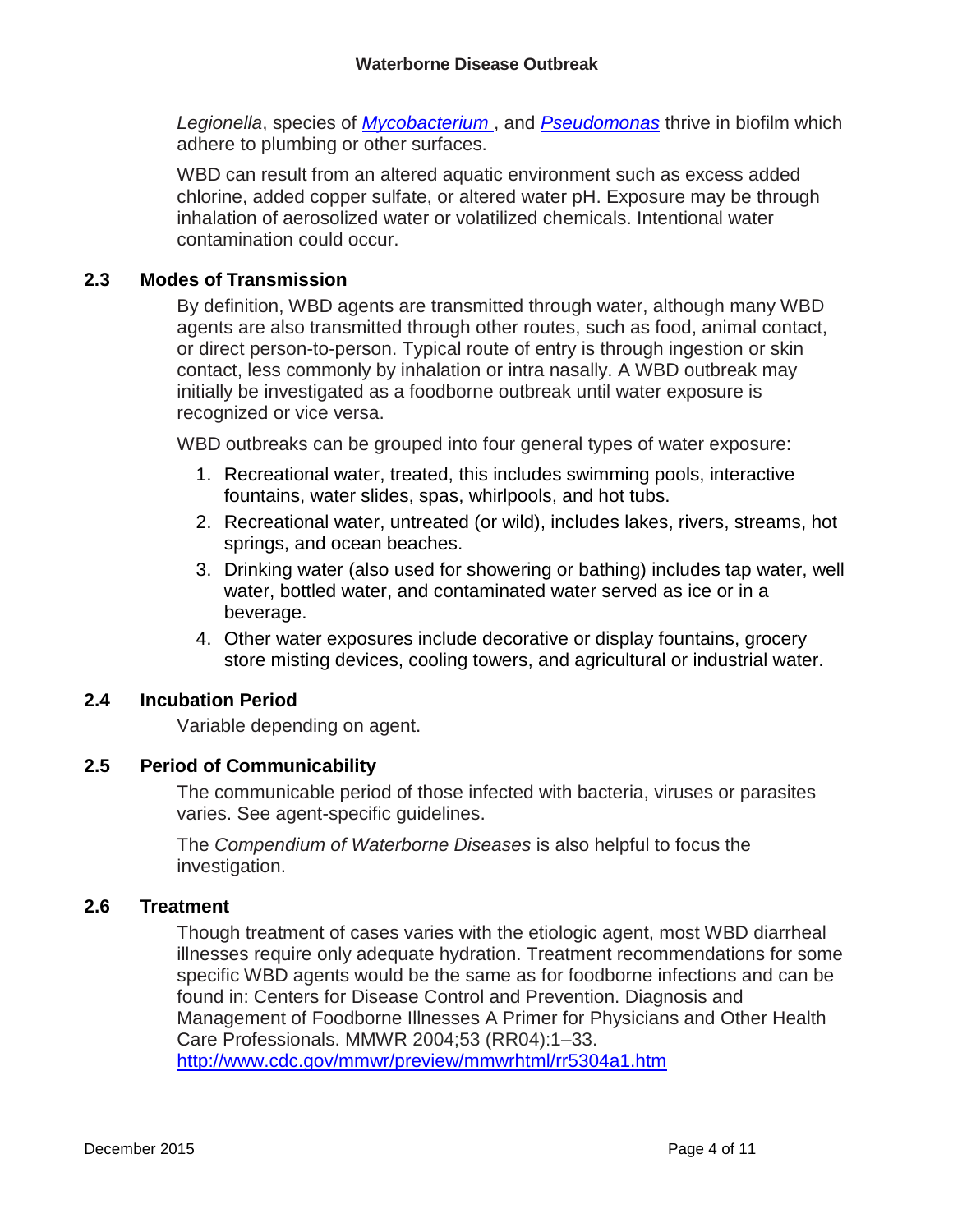#### **2.7 Susceptibility/Immunity**

There is general susceptibility to WBD agents. Vaccines are available for a few agents that have the potential to be waterborne (e.g., hepatitis A, cholera, typhoid, polio). Infants and persons with lowered gastric acidity may be infected with lower inoculum of some bacteria. Infants, the elderly, immunosuppressed persons, and sometimes persons with chronic medical conditions are more likely to suffer serious illness from diarrheal agents.

#### **3. CASE DEFINITIONS, DIAGNOSIS AND LABORATORY SERVICES**

A waterborne disease (WBD) outbreak is an incident in which 1) two or more epidemiologically-linked persons experience a similar illness after exposure to the same water source and 2) epidemiologic evidence implicates the water as the likely source of the illness.

#### **3.1 Confirmed Case Definition**

Any outbreak of an infectious disease, chemical poisoning, or toxin-mediated illness where water is indicated as the source by an epidemiological investigation.

The implicated water in a WBD outbreak may be drinking water, recreational water, water not intended for drinking (e.g., water used for agricultural purposes or in a cooling tower) or water of unknown intent. The route of exposure may be ingestion, inhalation, intranasal, or contact. The agent associated with the WBD outbreak may be a microbe, chemical, or toxin. Water testing to demonstrate contamination or identify the etiologic agent is preferred, but not required for inclusion as an outbreak. Chemicals (including disinfection by products) in drinking or recreational water that cause health effects either through water exposure or by volatilization leading to poor air quality are included.

Waterborne disease (WBD) outbreaks may or may not be laboratory confirmed. In general, confirming the specific etiologic agent in an outbreak requires detecting the agent in clinical specimens from at least two ill persons.

#### **3.2 Services Available at the Oregon State Public Health Laboratories**

Laboratory testing for multiple agents on all outbreaks is prohibitively expensive. Consulting PHD epidemiologists to develop "a differential diagnosis" based on case histories is, therefore, required prior to submitting clinical specimens for analysis.

OSPHL can test clinical specimens from patients for many waterborne bacterial or parasitic agents and norovirus. They also confirm bacterial and parasitic agents tested commercially, and are able to speciate or subtype isolates of *Salmonella*, *Legionella*, *Shigella*, and shiga toxin-producing *E. coli*.

In outbreak situations involving unusual agents, additional testing may be available through Centers for Disease Control and Prevention (CDC). Consult with PHD Epidemiology prior to collecting specimens to assure proper handling (971-673-1111). Different test kits are used for different agents (e.g., specimens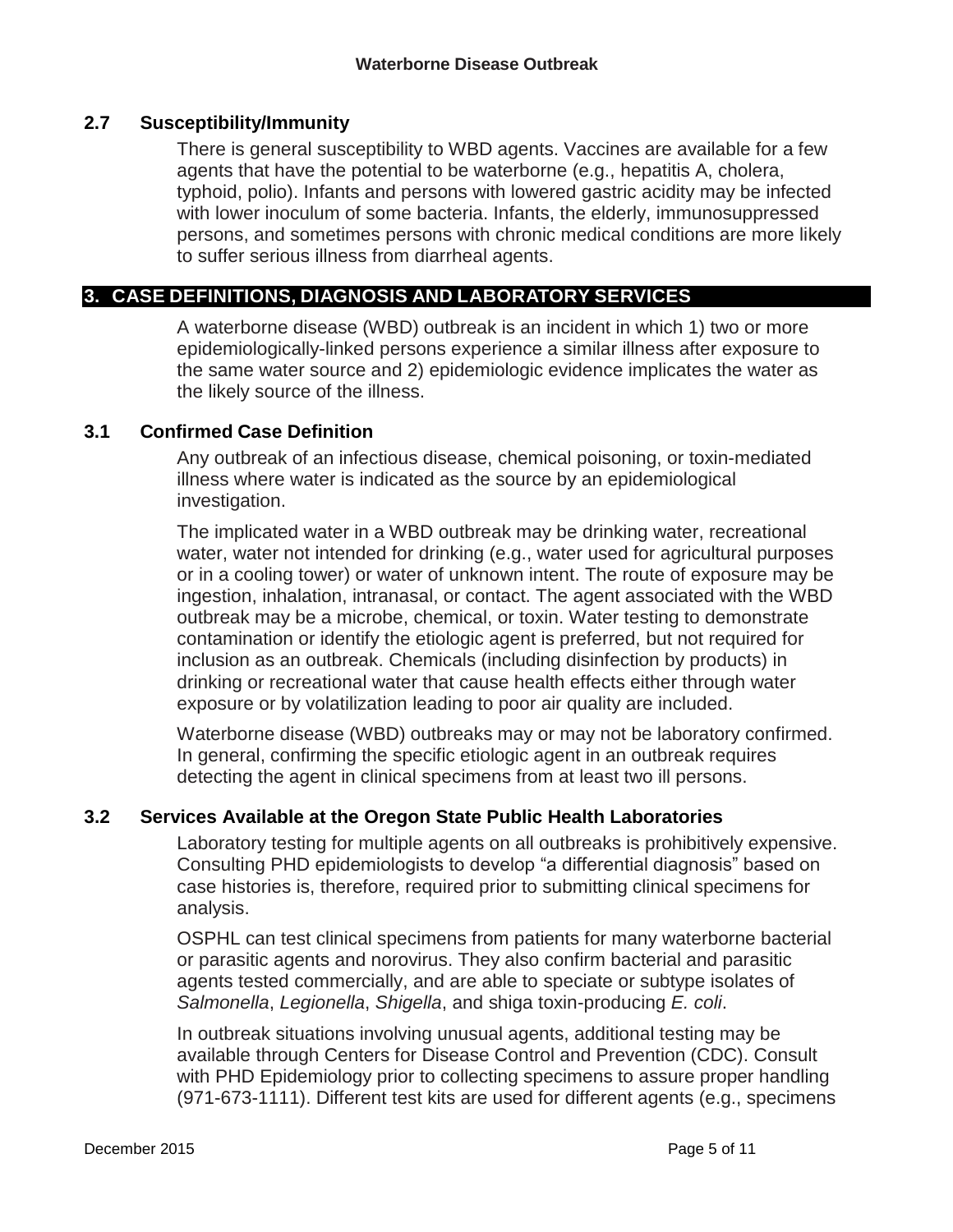for enteric bacteria are collected using transport medium while specimens for parasites are collected using preservative).

OSPHL also has the capability to test water specimens for many bacterial pathogens, when indicated, in the context of an outbreak investigation. Collection of environmental samples must follow established protocols. OSPHL will not test water for norovirus or for parasites. Water testing for *Legionella* may be available with special arrangements.

For additional information regarding testing clinical and water specimens at [OSPHL Guide to Services](https://public.health.oregon.gov/LaboratoryServices/Pages/AllLabTests.aspx#H)

Note that OSPHL requires all clinical specimens have two patient identifiers, a name and a second identifier (e.g., date of birth) both on the specimen label and on the submission form. Due to laboratory accreditation standards, specimens will be rejected for testing if not properly identified. Also include specimen source and collection date. Having obtained specimens in the outbreak investigation, it is extremely unsatisfying to be unable to obtain results due to incorrect or

## **3.3 Laboratory Testing of Water**

There are other environmental labs that test environmental samples from lakes and other water bodies for suspected freshwater biotoxins (HABs – harmful algae blooms). If the water is a drinking water source, consult with the Stat e Drinking Water program (971-673-0405) for testing. Analyses are available for microcystins, anatoxin-a, saxitoxins, and cylindrospermopsin. In situations where people have symptoms but tests for the four biotoxins are negative, additional testing may be available through CDC. For guidelines specific to HABs and sampling techniques as well as a list of labs, visit: [Oregon HAB Sampling and](http://public.health.oregon.gov/HealthyEnvironments/Recreation/HarmfulAlgaeBlooms/Pages/resources_for_samplers.aspx)  **[Testing](http://public.health.oregon.gov/HealthyEnvironments/Recreation/HarmfulAlgaeBlooms/Pages/resources_for_samplers.aspx)** 

# **4. ROUTINE CASE INVESTIGATION**

Waterborne disease (WBD) outbreaks can be detected through Notifiable Conditions reporting, bacterial isolate sub-typing and molecular analysis in the laboratory, citizen complaints, and syndrome surveillance systems. Investigations will vary greatly depending on the source: drinking water, building water system, treated recreational water, natural waters, etc. If public health resources are limited, focus activities on investigating outbreaks that meet the following criteria: severe symptoms, large numbers affected, ongoing transmission, vulnerable population affected, or possible contaminated commercial product (e.g., bottled water).

Note there are special investigations for even single cases of legionellosis involving a healthcare facility (hospital, long term care).

#### **4.1 Epidemiological Evaluation**

Interview the case (or parents) and others who may be able to provide pertinent information.

#### **Collect data using a standardized method to characterize the cases**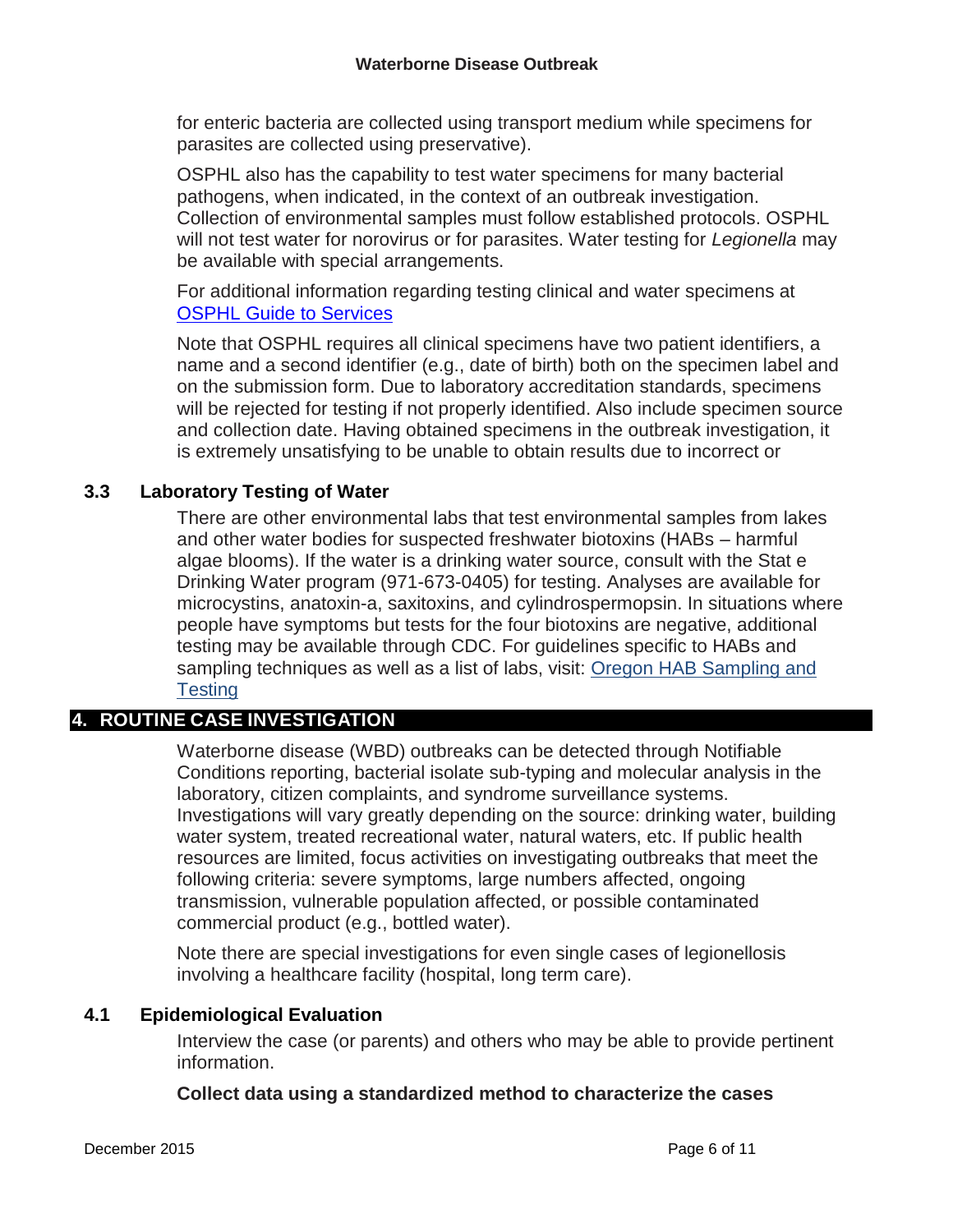- Who is reporting illness: Age, Sex, Address, Occupation?
- What is the symptom profile? Vomiting, diarrhea, fever, rash, abdominal cramps. Ask about all symptoms in a standard way. How long is the illness lasting?
- Are there ≥ 2 individuals with the same symptoms and onset dates close in time?
- How many individuals appear to be infected? Gather contact information (name and phone) for others they know are reporting illness.
- What are the common activities and water consumption history in the 7 days prior to illness? Use the case reporting form risk/ exposure questions if you have a known pathogen.
- Does the individual have a history of travel in the last 30 days? If so, collect dates, locations and mechanisms of travel, use of pool, hot tubs, or other recreational water exposures.
- Is there a definable population at risk for whom immediate control measures might help mitigate disease?
- Is there evidence of severe illness (hospitalization or death) that could reasonably be expected to be communicable or from a common environmental source?

## **Confirm the existence of an outbreak**

Local health jurisdictions should consider a number of questions, including the following:

- Are there persons from different households with illness following exposure to the same water or who visited the same recreational facility?
- Are illness signs and symptoms, along with the incubation period and symptom duration, consistent with an illness resulting from the reported exposure?
- Are all the illnesses similar and consistent with a WBD agent?
- Is the number of illnesses more than what would be expected in this group of people and in the population as a whole?
- Are there common exposures other than water (e.g., food, personal or occupational contact) that could explain transmission?
- Does the demographic information (age, ethnicity, etc.) suggest a common source?

Make a "best guess" as to the cause of the illness using the *Compendium of Waterborne Diseases*.

# **4.2 Environmental Evaluation**

The goals of the joint epidemiologic and environmental outbreak investigation are to identify the infectious agent, the mode of transmission, the water source, and the source of the contamination. Determine whether the suspected facility is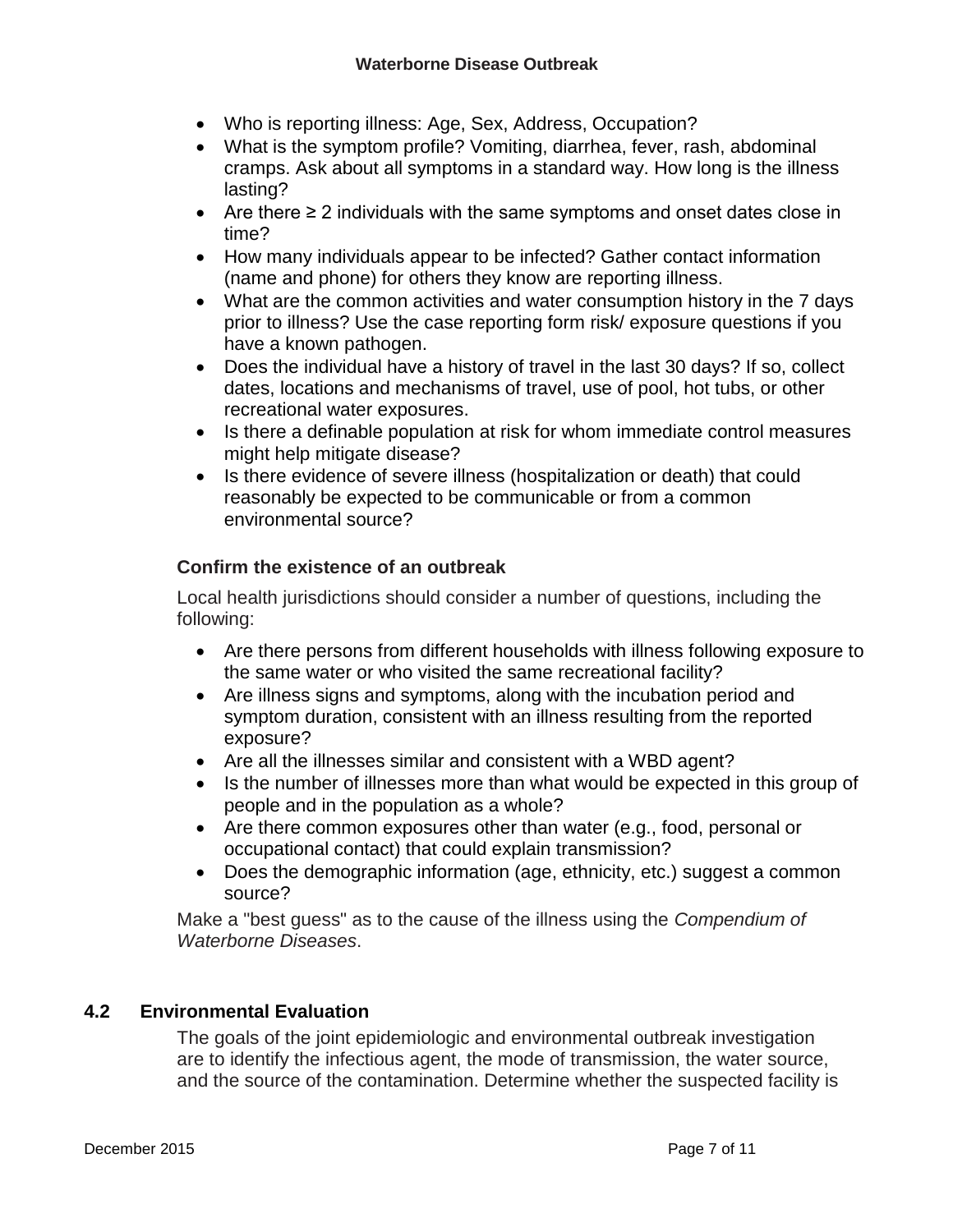licensed or regulated and by whom. If drinking water is suspected, determine whether it is a public water system.

Consider the likely infectious agent based on symptoms and incubation period. Consider likely modes of transmission for that agent to focus the environmental investigation. Source of exposure might also suggest an agent (e.g., fresh water organism or marine organism). For example: *Legionella* – may be hot tub, drinking water, ventilation. *Giardia* – may be water related, or person to person. *Shigella* – may be food or water related, or in recreational water venue specialists. Many pathogens should be removed by adequately functioning treatment and disinfection systems.

As appropriate, obtain the following additional information:

- 1. Were there any unusual circumstances or practices operative just before the outbreak began that could have contaminated water?
- 2. Were any staff ill during the incubation period of the suspect WBD agent? When did they become ill? With which water sources did they work?
- 3. Do the staff ingest or have body contact with the water they work with?

Get a copy of written procedures, if any.

Inquire about disinfection practices: agents used, length of time and frequency with which they are applied. Assess showering and toileting facilities and accessibility in the facility, as well as availability of soap, paper towels, and alcohol-based hand sanitizer.

# **5. CONTROLLING FURTHER SPREAD**

Implement immediate control measures based on the likely WBD agent and source.

Depending on circumstances, immediate control measures may include a boil water order, hyperchlorination of a pool, flushing plumbing, posting warnings at a lake, closing a facility, recalling a commercial product like bottled water, or issuing a press release to advise citizens who may develop symptoms.

Treatment (prevention) of *Cryptosporidium* in treated venues is largely proactive. By the time one knows the pool is infected, it has generally been more than a week since exposure and it has likely treated itself through disinfection, ultraviolet light and filtration. Once the water is contaminated with crypto, it won't show up in a victim until 7-10 days later; treatment of the pool or closure is likely pointless. The exception is where we can show illnesses over time, or when multiple pools are involved.

Develop a fact sheets and a press release if transmission is expected to be widespread.

#### **5.1 Education**

For outbreaks due to confirmed or strongly suspected communicable waterborne diseases, provide basic information about the benefits of scrupulous hand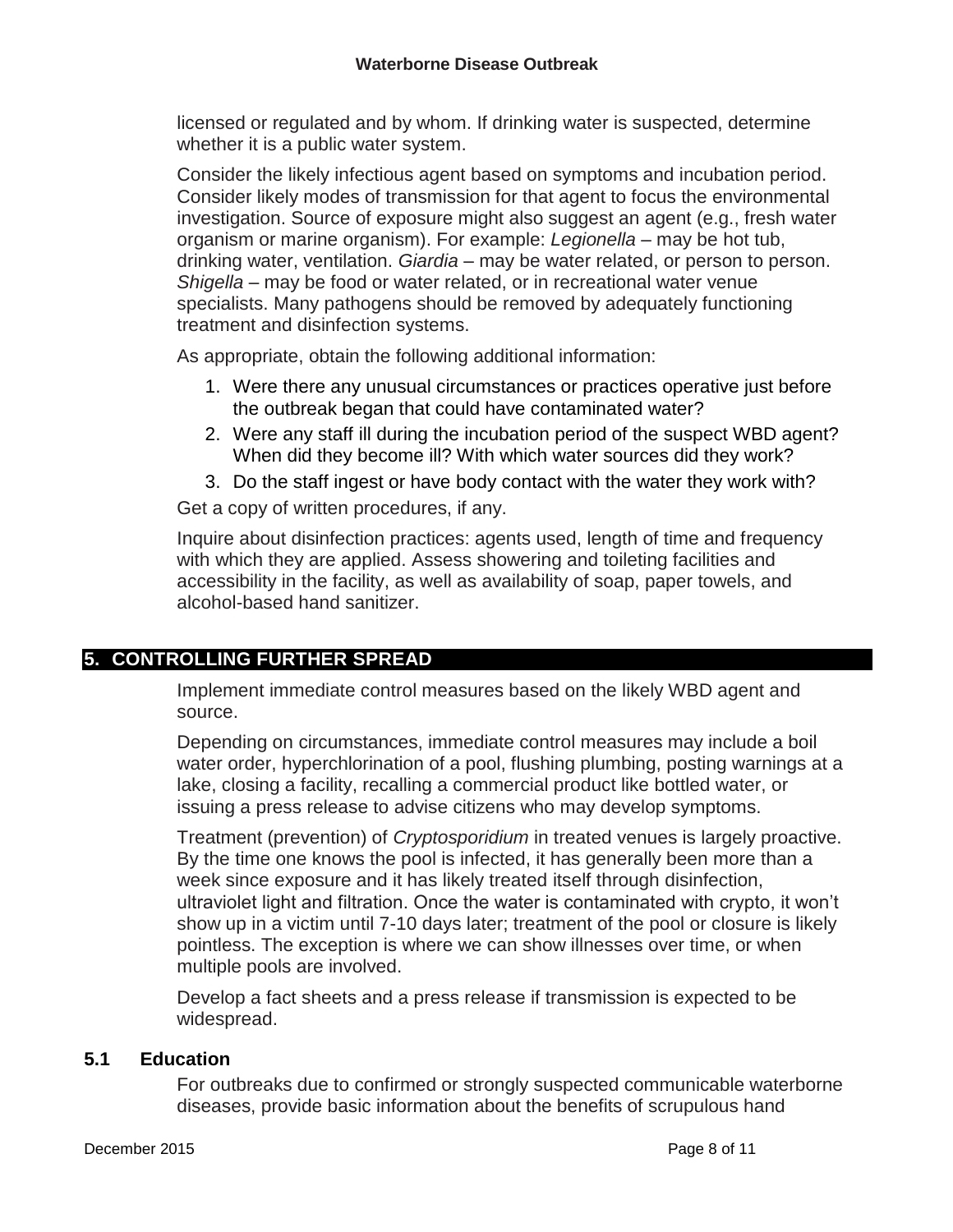hygiene, and recommend ready access to sinks with soap and warm water and alcohol-based hand sanitizer, as appropriate.

For recreational water outbreaks use this opportunity to promote healthy swimming behavior. Pool hopping is common and educational activities should involve all pools in the jurisdiction.

Do not enter swimming areas when ill with vomiting or diarrhea.

Do not let children ill with vomiting or diarrhea enter swimming areas even if they have special swim diapers or swim pants.

Don't swallow water unless it is intended for drinking.

Use proper diapering and give children frequent bathroom breaks.

Wash hands after using the toilet or changing diapers.

Shower with soap before swimming in pools.

During an outbreak, some jurisdictions have excluded diapered children from water recreation facilities. Generally, a more aggressive public media campaign has shown improved success where local park and pool managers, day care institutions, and other common areas of congregation work to inform the public of potential problems and educate the public to not enter the water for two weeks after any incidents of diarrhea.

Specified control measures may need to be re-initiated or expanded and may also include pool maintenance training or notifying state or federal regulatory agencies. If the outbreak is in a treated water venue, check with your pool resource person to see if further treatment is necessary and what it should be. Automatically closing the pool will push possibly ill bathers to other pools, expanding the problem. Sometimes, though, it does make sense to close, require special prophylactic disinfection treatment of a pool(s) and may make sense to prohibit certain populations from entering a recreational water venue (i.e. young diapered children).

Showering after swimming in a treated venue will remove any choloramine and in natural bodies of water will reduce the risk of swimmer's itch, and rinse off any fecal material.

Instruct people to only use safe sources for drinking water, including during recreational activities. If water quality is uncertain, boil or chemically treat water before using it for drinking, rinsing uncooked foods, or brushing teeth.

Review work, school and daycare restrictions for anyone symptomatic with diarrhea and remember there are additional restrictions on STEC cases.

If contaminated water in turn contaminates food (e.g., produce washed in bacteria-contaminated water, shellfish with *Vibrio*), the investigation is considered a foodborne outbreak.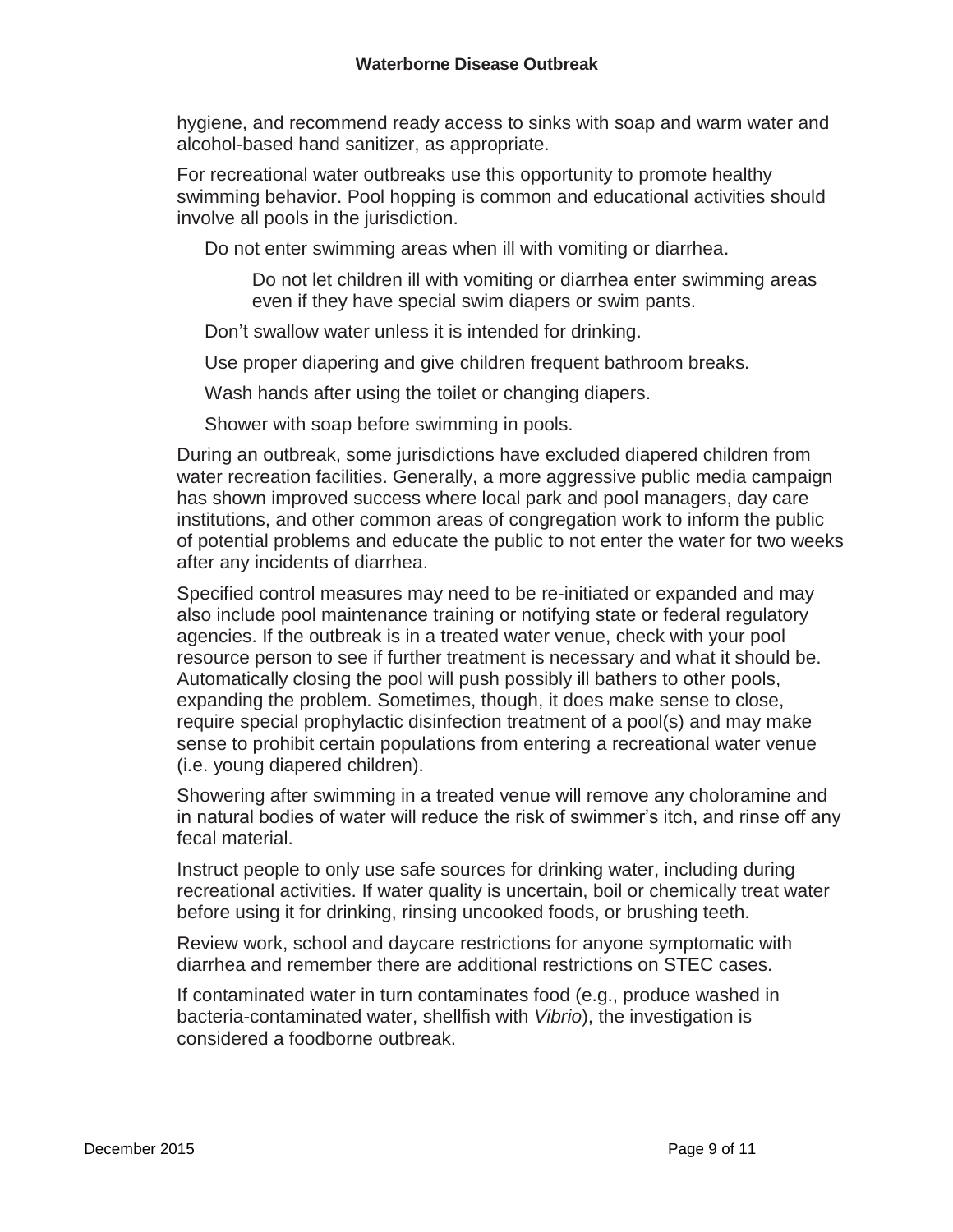### **6. TEST HYPOTHESIS WITH AN ANALYTICAL STUDY 4**

- 1. Determine if initial interviews and the number of affected persons will support an epidemiologic study that compares groups of ill and well persons.
- 2. Get as complete a list as possible of all the people who likely shared exposure; lists can be obtained from an event organizer or from reservation lists.
- 3. Obtain information about the specific source of water (e.g., utility company). Ensure storage tanks are inspected for signs of entry or contamination.
- 4. Develop a refined questionnaire to systematically collect information on symptoms and exposures. Consult with PHD Epidemiologists.
- 5. Administer the questionnaire to as many people as possible, both sick and well, as soon as possible after the first cases are reported. It is important to remember that people's memories may become less reliable over time.
- 6. After finalizing a case definition, analyze the data to obtain the following:
	- Demographic profile: the number of cases by age group and sex.
	- Symptom profile: the percentage of cases with vomiting, diarrhea, bloody diarrhea, fever, abdominal cramps, jaundice, respiratory symptoms, rash, and any other symptoms.
	- Epidemic curve: the number of cases by time of onset of symptoms.
	- Event attack rate: the number of cases divided by the total number of people exposed. Event attack rate can only be calculated if the total number of people attending is known.
	- Median incubation period: the time it takes 50% of the cases to get sick after exposure to the WBD agent. The median incubation period can only be calculated if the time of exposure is known.
	- Water-specific attack rate: the percentage of people who became ill after specific water exposure.

#### **REFERENCES**

- 1. [CDC toolkits](http://www.cdc.gov/healthywater/emergency/toolkit/index.html) for waterborne outbreak investigation include extensive case/control interview forms, sample case tracking line lists (add columns for symptoms reported), environmental health outbreak investigation surveys for swimming pools, and sample notification letters.
- 2. US Environmental Protection Agency Microbiology water-related issues, waterborne disease, regulations<http://www.epa.gov/microbes/>
- 3. US Environmental Protection Agency Office of Ground Water and Drinking Water – consumer site for ground water and drinking water information, regulations<http://water.epa.gov/drink/>
- 4. Agency USEP. Method 1623: *Cryptosporidium* and *Giardia* in Water by Filtration/IMS/FA. In. EPA 815-R-05-002 ed. Washington, D.C.: U.S. Environmental Protection Agency Office of Water; 2005
- 5. US Environmental Protection Agency [Mycobacteria Health Advisory](http://water.epa.gov/action/advisories/drinking/upload/2009_02_03_criteria_humanhealth_microbial_mycobacteriaha.pdf)

.